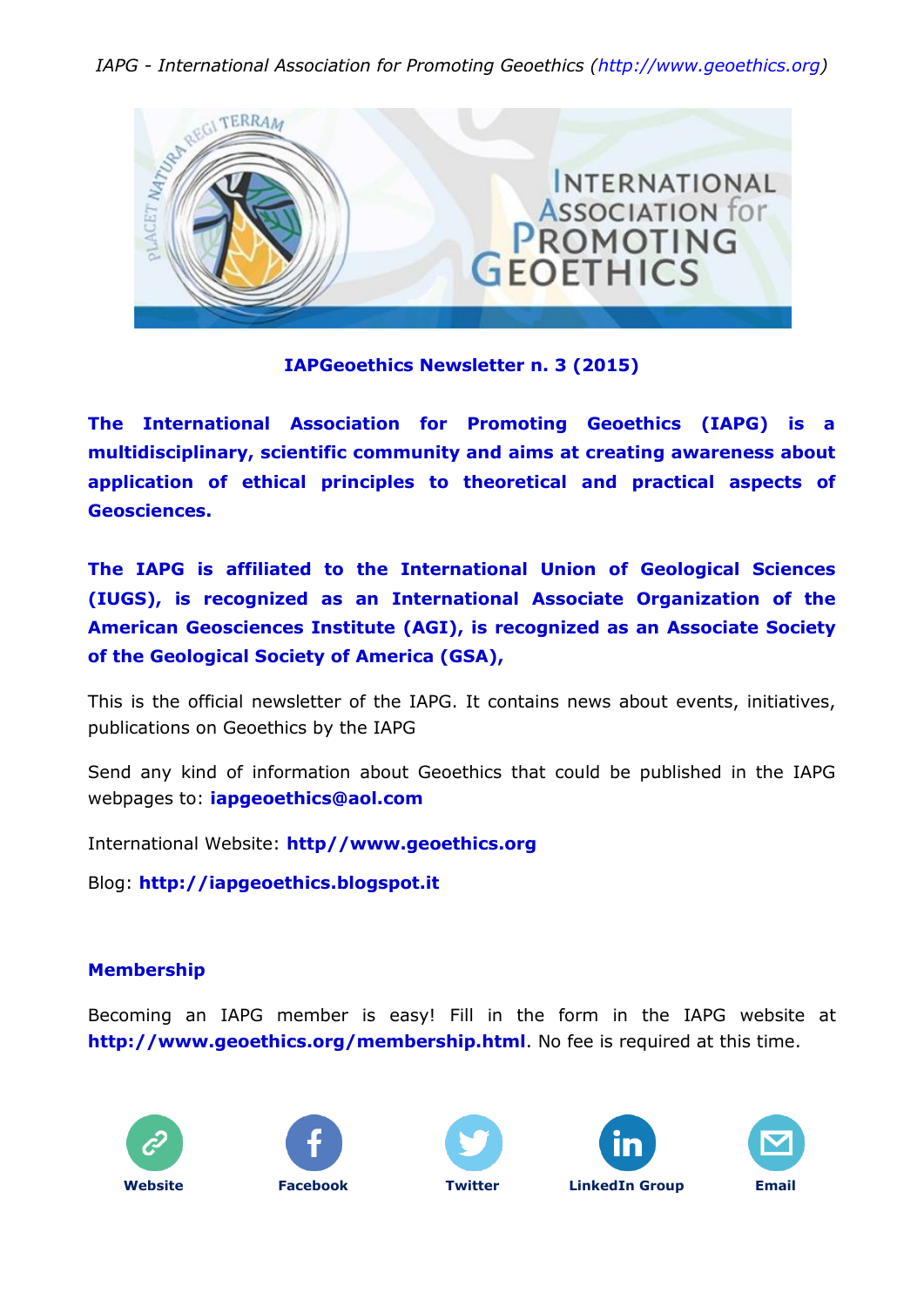

The International Association for Promoting Geoethics (IAPG) is a multidisciplinary, scientific platform for widening the debate on problems of Ethics applied to the Geosciences.

#### What is Geoethics?

Geoethics consists of research and reflection on the values which underpin appropriate behaviours and practices, wherever human activities interact with the geosphere. Geoethics deals with the ethical, social and cultural implications of Earth Sciences education, research and practice, and with the social role and responsibility of geoscientists in conducting their activities.



**Q**International Geoscience mericar **Affiliations and Agreements** geosciences **Education Organisation** institute The IAPG promotes geoethics through the international collaboration with **IUGS** THE GEOLOGICAL SOCIETY<br>OF AMERICA® Associations and Institutions. Read more about affiliations and agreements

The new IAPG website is online at **[http://www.geoethics.org](http://www.geoethics.org/)**.

The old website at [http://www.iapg.geoethics.org](http://www.iapg.geoethics.org/) will be no more updated, even if still accessible.

For the IAPG members:

there is no need to register again your account in the new website.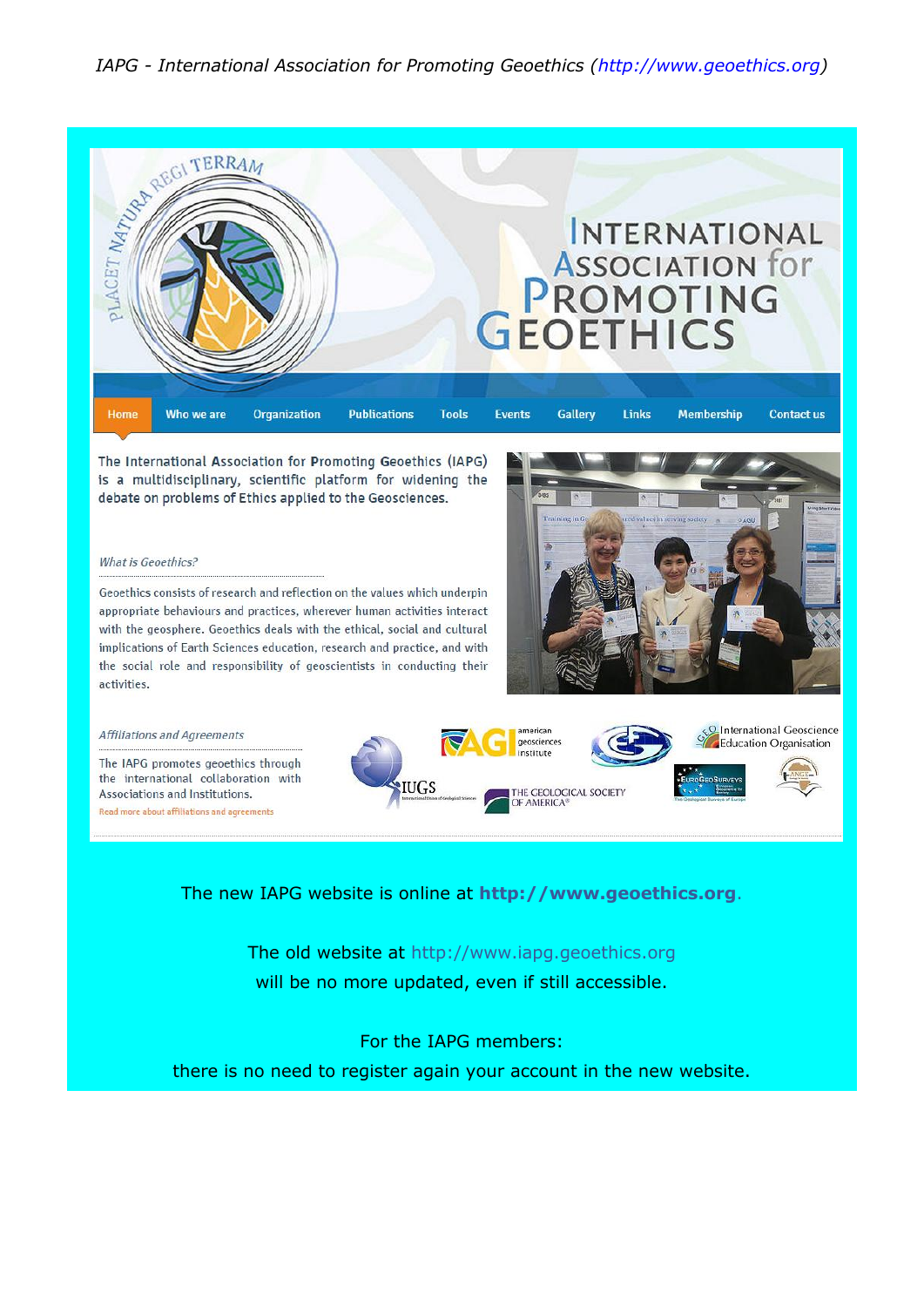

We have created the **YOUNG SCIENTISTS CLUB** (YSC) of the IAPG. Marie Charrière (Switzerland) has been appointed Chair of the IAPG-YSC. Read more about the Young Scientists Club in the IAPG website: [http://www.geoethics.org/ysc.html.](http://www.geoethics.org/ysc.html)



# **A great challenge for Geoethics and our IAPG members**

Geoethics has been included into a big European Project, recently approved. The project is named ENVRI Plus, it is born to develop Common Operations of Environmental Research Infrastructures. Silvia Peppoloni will lead a Work Package entirely dedicated to the ethical aspects of the project.

[Read more in the IAPG website.](http://www.geoethics.org/envriplus.html)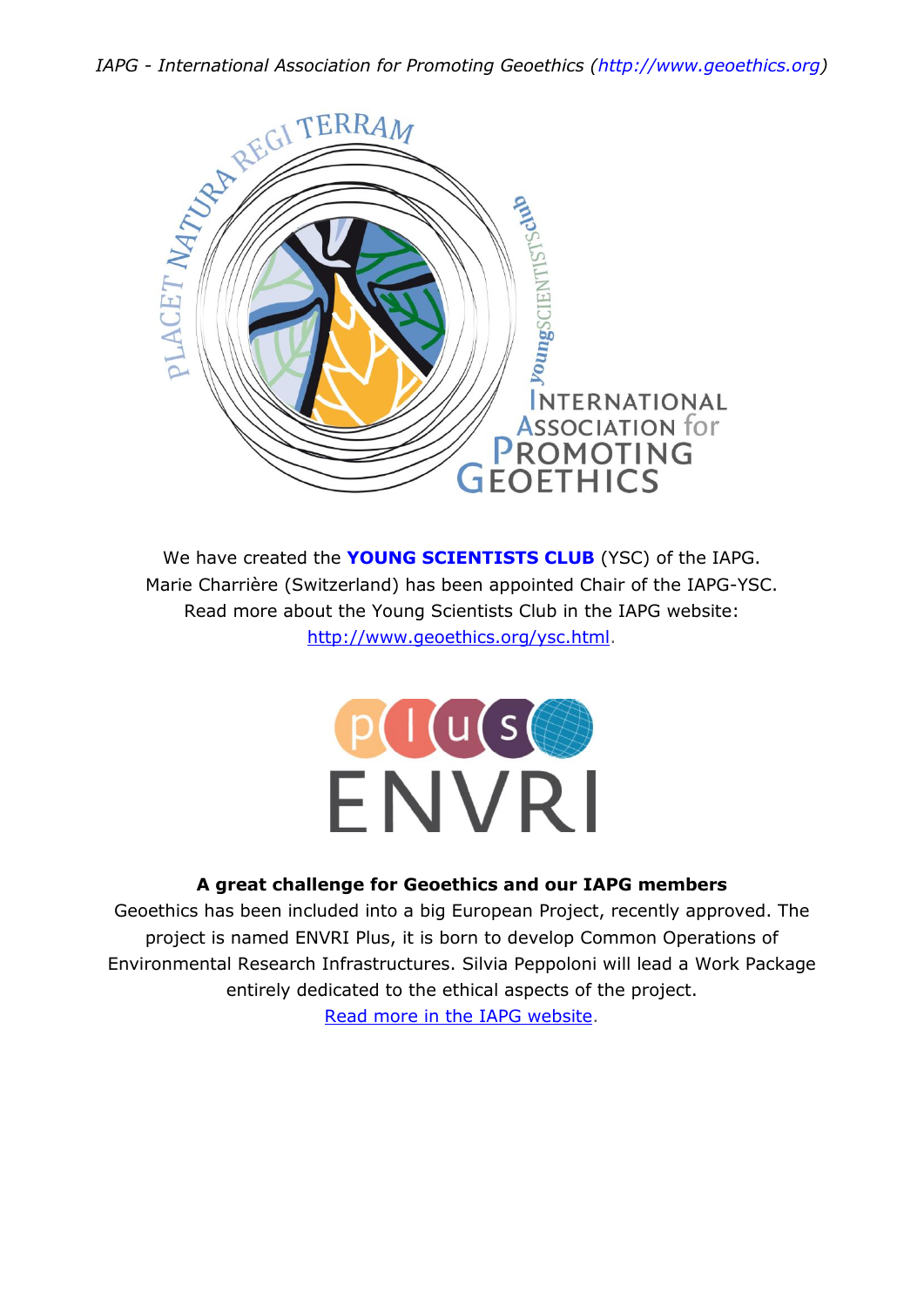*IAPG - International Association for Promoting Geoethics (http://www.geoethics.org)*



## **Free download of Slides and Posters of the Session on Geoethics at the EGU 2015**.

The IAPG has collected slides and posters presented at the session EOS8 "Geoethics for society: general aspects and case studies in geosciences" in Vienna, last April. [Click here to read more.](http://www.geoethics.org/egu2015.html)



## **Welcome to IAPG-Egypt**

The section will work under the responsibility of Kholoud Mohamed Abdelmaksoud (Institute of African Research and Studies, Cairo University).

[IAPG national sections](http://www.geoethics.org/sections.html)



**[Geoethics: from "Blind Spot" to "Common Good"](http://iapgeoethics.blogspot.it/2015/06/geoethics-from-blind-spot-to-common-good.html)** by Martin Bohle for the IAPG Blog.